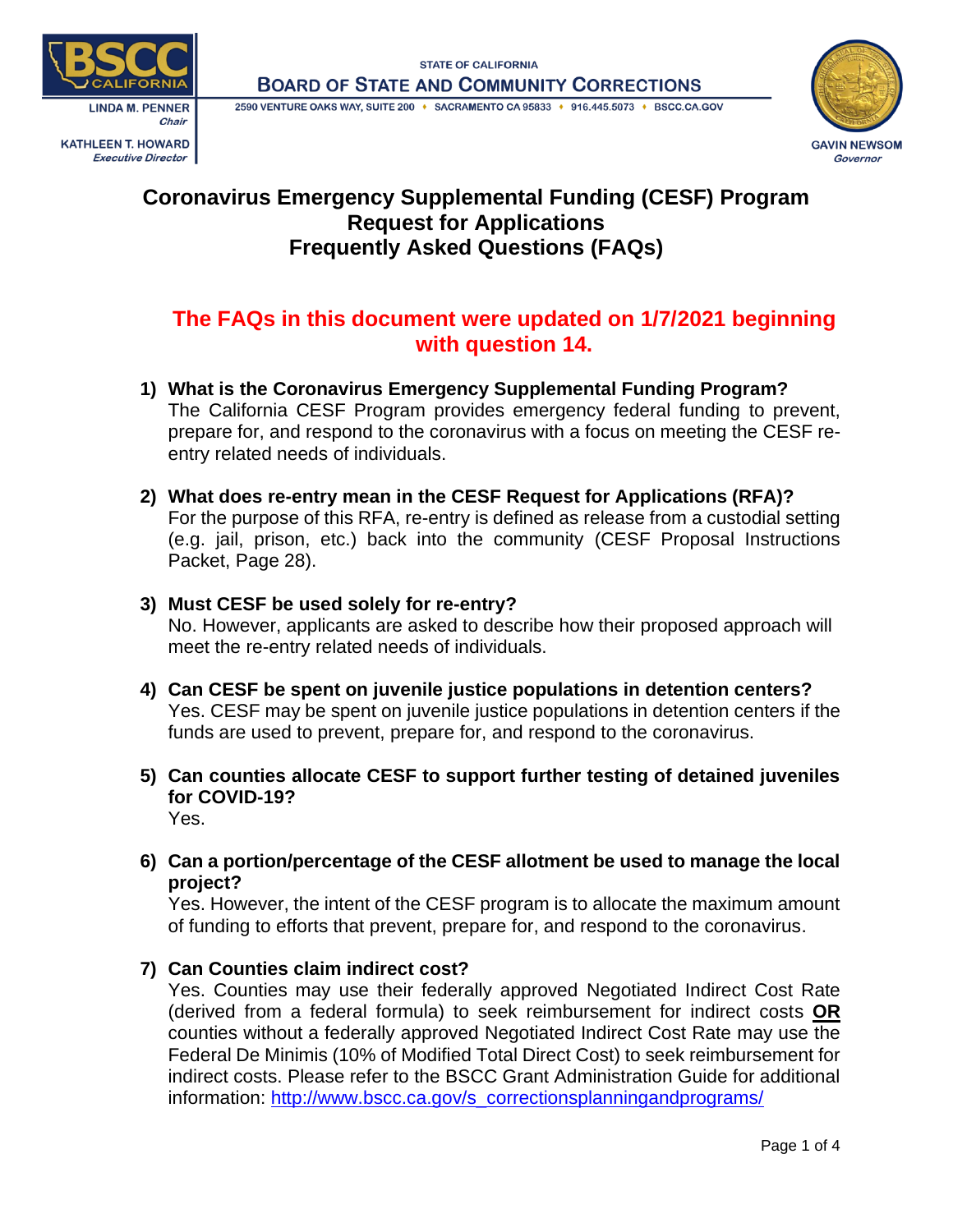## **8) Does the CESF Program have a match requirement?** No.

### **9) How is supplanting defined?**

Supplanting is the deliberate reduction in the amount of federal, state, or local funds being appropriated to an existing program or activity because grant funds have been awarded for the same purposes. Supplanting is strictly prohibited for all BSCC grants. The CESF Program shall be used to support new program activities or to augment or expand existing program activities but shall not be used to replace existing funds. When using outside funds as match, applicants must be careful not to supplant. It is the responsibility of the grantee to ensure that supplanting does not occur. The grantee must keep clear and detailed financial records to show that grant funds are used only for allowable costs and activities (CESF Proposal Instructions Packet, Page 5).

### **10) Who develops the CESF Local Advisory Committee?**

Counties must form a CESF Local Advisory Committee that includes stakeholders who have experience and expertise in the prospective programs and/or services to be implemented by the proposal. At a minimum the CESF Local Advisory Committee should include representatives from non-governmental communitybased organizations, Tribes, and cities within the county that are impacted by the proposal (CESF Proposal Instructions Packet, Page 5).

### **11)Does the CESF Local Advisory Committee have a say in the minimum 20% pass-through to non-governmental community-based organization and the 80% the county retains to prevent, prepare for, and respond to the coronavirus?**

Yes. The CESF Local Advisory Committee is responsible for the development, implementation, and oversight of the funded project. This includes the passthrough funding and the funding retained by the county.

## **12)Where do I find more information concerning Evidence-Informed Principles?**

The following websites are provided as informational resources. Inclusion on this list does not imply endorsement by the BSCC.

- National Criminal Justice Association [www.ncja.org](http://www.ncja.org/)
- Crime Solutions [www.crimesolutions.gov](http://www.crimesolutions.gov/)
- Bureau of Justice Assistance [www.bja.gov](http://www.bja.gov/)

#### **13)Where can I find additional information on the CESF program?**

Please visit the BSCC website at [www.bscc.ca.gov.](http://www.bscc.ca.gov/)

### **14)Can community-based organizations apply for this directly? Or would we apply to our county when they release an RFP?**

Applicants to the CESF program are limited to California counties. However, each county is required to pass-through at least 20 percent of the CESF award to nongovernmental community-based organization(s) impacted by coronavirus and providing services in the county (CESF Proposal Instructions Packet, Page 5). Please contact your county for information regarding the local process.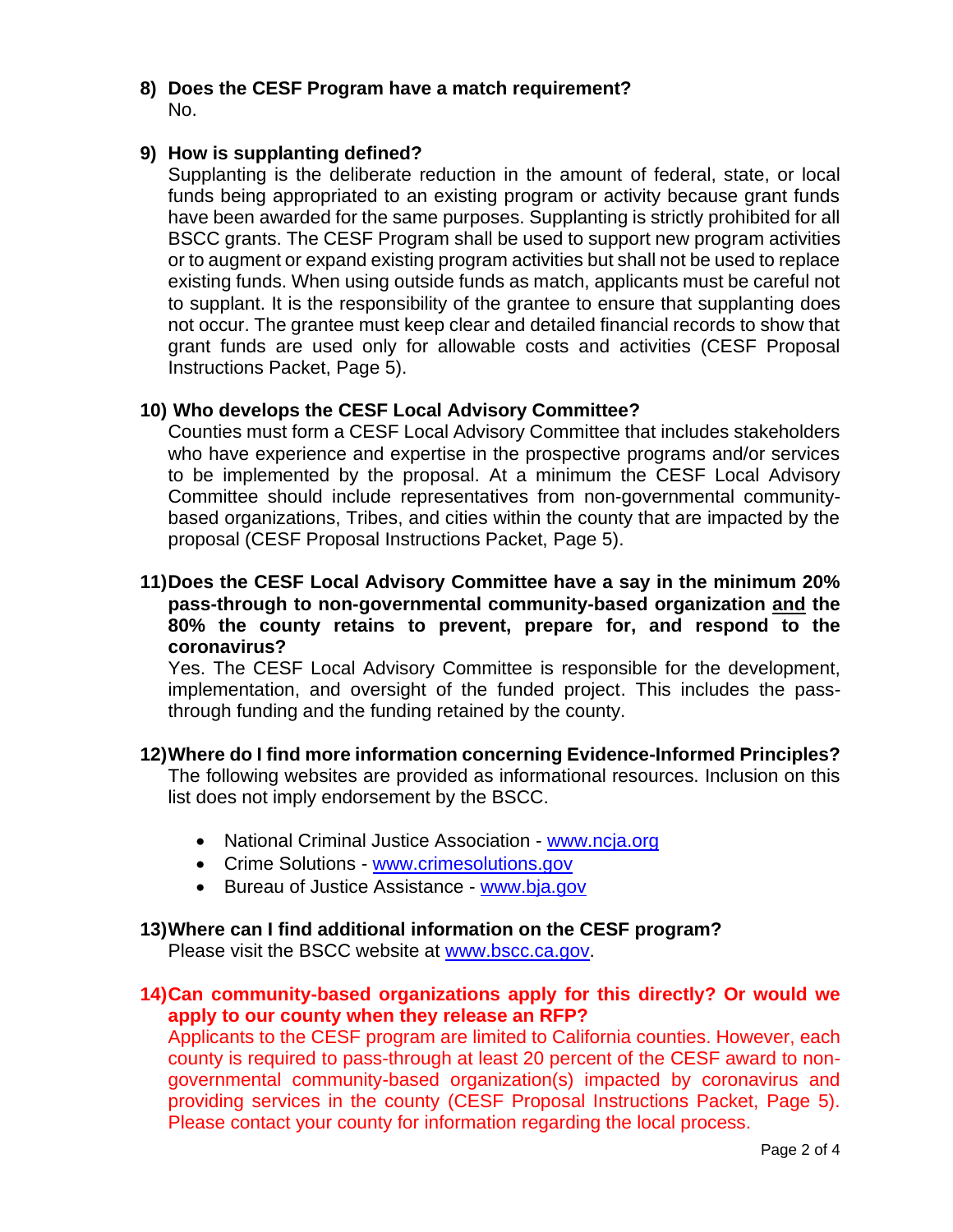- **15)In reviewing the proposal instructions, it appears Humboldt County is eligible for \$146,830.64 in CESF. Can you confirm that amount is correct?** Yes, Humboldt County is eligible for \$146,830.64 in funding (CESF Proposal Instructions Packet, Page 3).
- **16)Can any of the CESF be used for the administration and management of the Grant?**

Yes. Please see the response to question six.

**17)Can overtime be paid to accountants for developing and monitoring the budget?**

Yes, if there is a nexus to the CESF program. Please ensure all expenditures meet state and federal requirements as described in the U.S. Department of Justice [Financial Guide](https://www.ojp.gov/sites/g/files/xyckuh241/files/media/document/DOJ_FinancialGuide_1.pdf) and the [BSCC Grant Administration Guide.](http://www.bscc.ca.gov/wp-content/uploads/BSCC-Grant-Admin-Guide-July-2020-Final.pdf)

**18)Do all allowable activities (Overtime, Equipment, travel etc.) have to support the Proposal Narrative and be used to accomplish the stated goals and objectives?**

Yes.

**19)Is the 20% a minimum or a fixed amount. If we wanted to pass on more than 20%, can we?**

The minimum pass-through amount to non-governmental community-based organization(s) is 20%, however counties may pass-through more than 20%.

**20)Is the grant money to be provided to the Non-Governmental Organization as a reimbursement of their actual costs or as a block grant?**

The determination of how the local CESF project is administered is a local decision to be determined by each of the counties.

**21)Does the work we pay the Non-Governmental Organization for have to support the Proposal Narrative and the accomplishment of our stated goals and objectives?**

Yes.

**22)It appears that you want us to include the names of the Non-Governmental Organizations that we will be funding in the application. Since CFR 200 and our county policy require a competitive solicitation to expend the funds, we would not be able to provide the names until after grant award. Is this acceptable?**

Yes. Counties may provide the names of the selected Non-Governmental Organizations (NGOs) once known. As part of the application submission, please submit a signed Appendix C (Criteria for Non-Governmental Organizations Receiving CESF). On the form, indicate that NGOs have not been selected. Once known, submit an updated Appendix C document to the BSCC. Please repeat this process anytime a new NGO is added.

## **23)Los Angeles County has five Board Supervisors, does the Governing Board Resolution need to be submitted by one board office?**